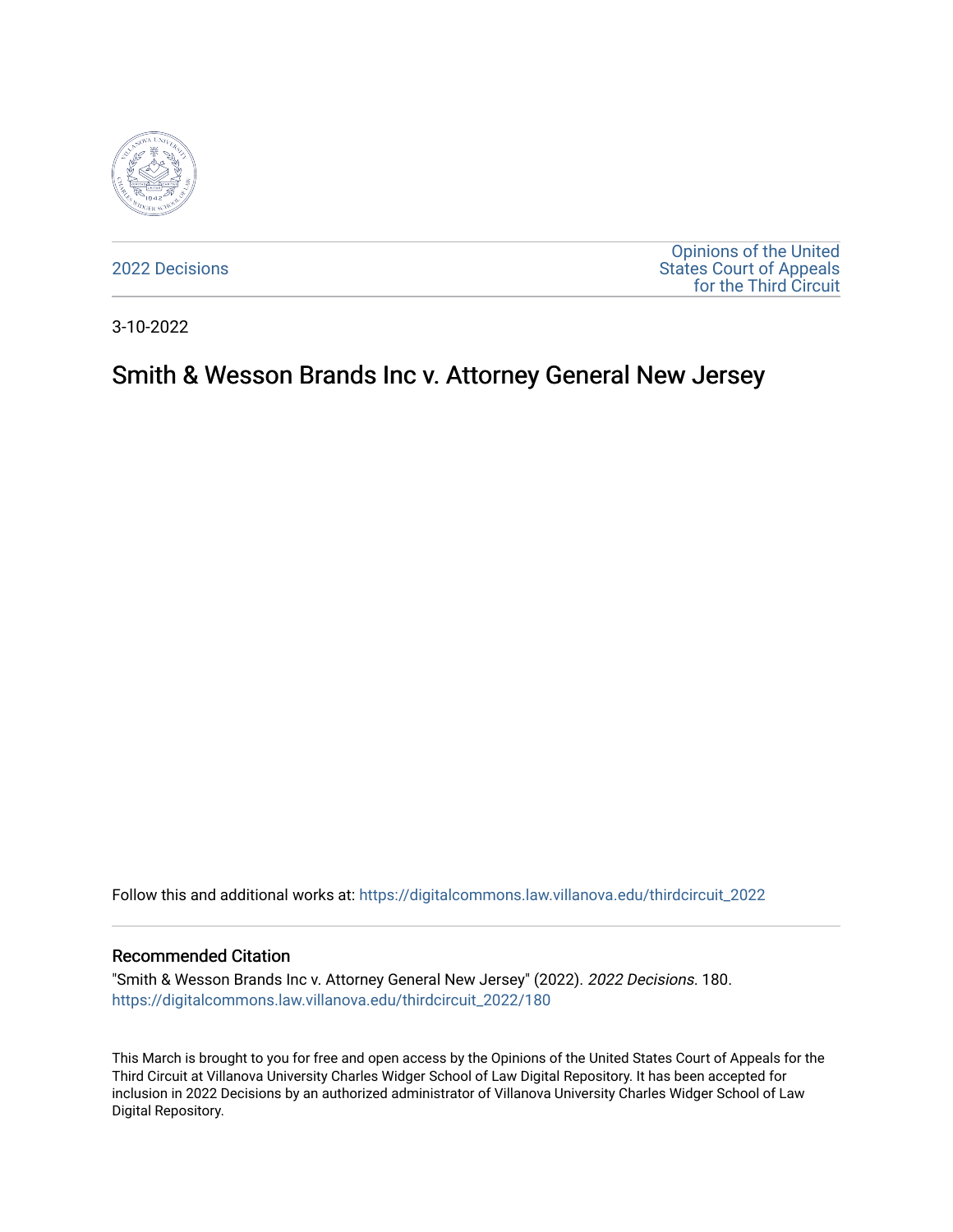### **PRECEDENTIAL**

# UNITED STATES COURT OF APPEALS FOR THE THIRD CIRCUIT

No. 21-2492

SMITH & WESSON BRANDS, INC.; SMITH & WESSON SALES COMPANY; SMITH & WESSON INC., Appellants

v.

ATTORNEY GENERAL OF THE STATE OF NEW JERSEY; NEW JERSEY DIVISION OF CONSUMER AFFAIRS

On Appeal from the United States District Court for the District of New Jersey (D.C. No. 2-20-cv-19047) District Judge: Honorable Julien X. Neals

Argued on November 9, 2021

Before: HARDIMAN, MATEY, and SCIRICA, *Circuit Judges*

(Filed: March 10, 2022)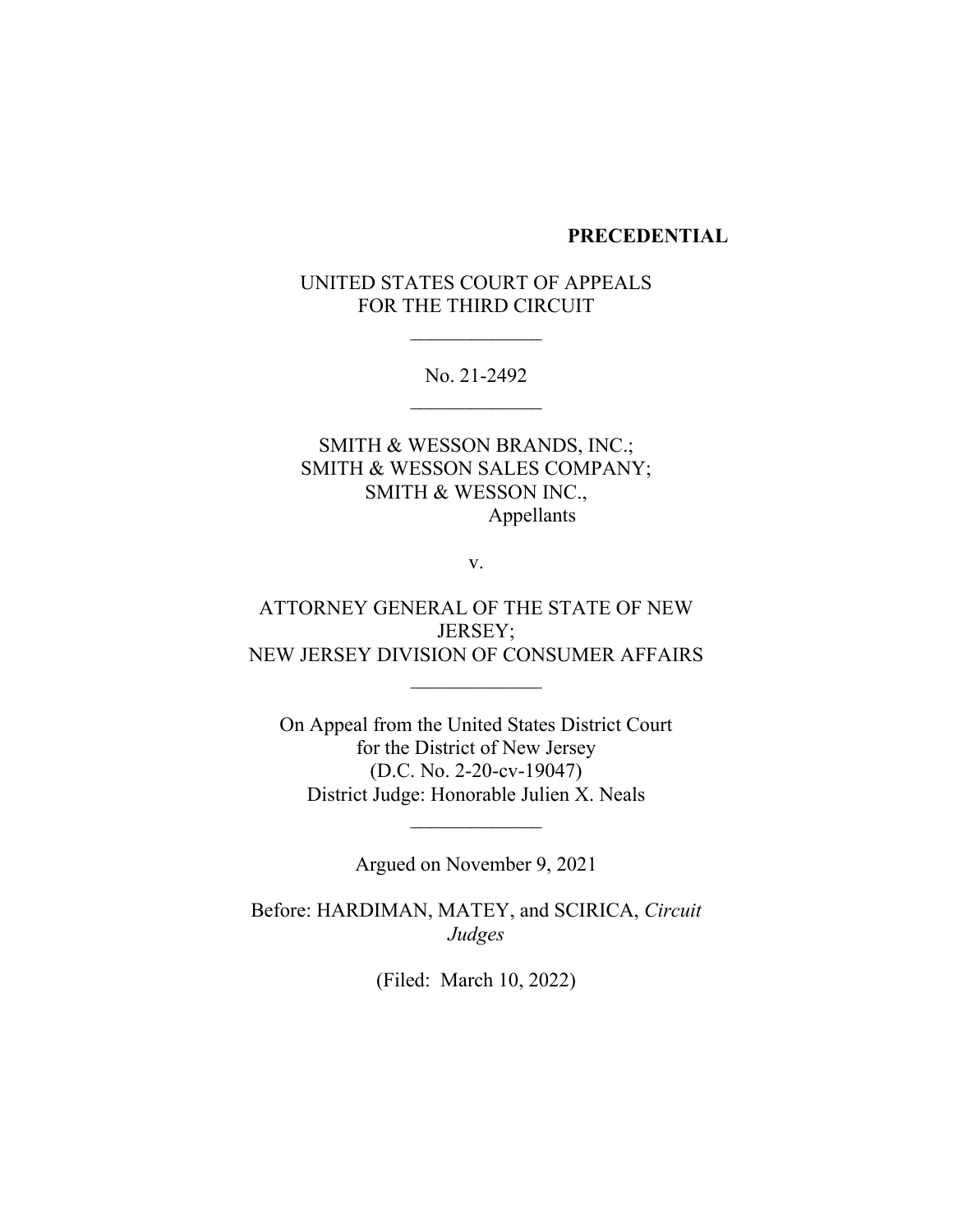Courtney G. Saleski [Argued] DLA Piper 1650 Market Street One Liberty Place, Suite 5000 Philadelphia, PA 19103

Joseph A. Turzi Edward S. Scheideman DLA Piper 500 Eighth Street, NW Washington, DC 20004

Christopher M. Strongosky DLA Piper 51 John F. Kennedy Parkway Suite 120 Short Hills, NJ 07078 *Counsel for Appellants*

Andrew J. Bruck Jeremy M. Feigenbaum Angela Cai [Argued] Stephanie J. Cohen Robert J. McGuire Michael T. Moran Tim Sheehan John T. Passante Office of Attorney General of New Jersey 25 Market Street Richard J. Hughes Justice Complex Trenton, NJ 08625 *Counsel for Appellees*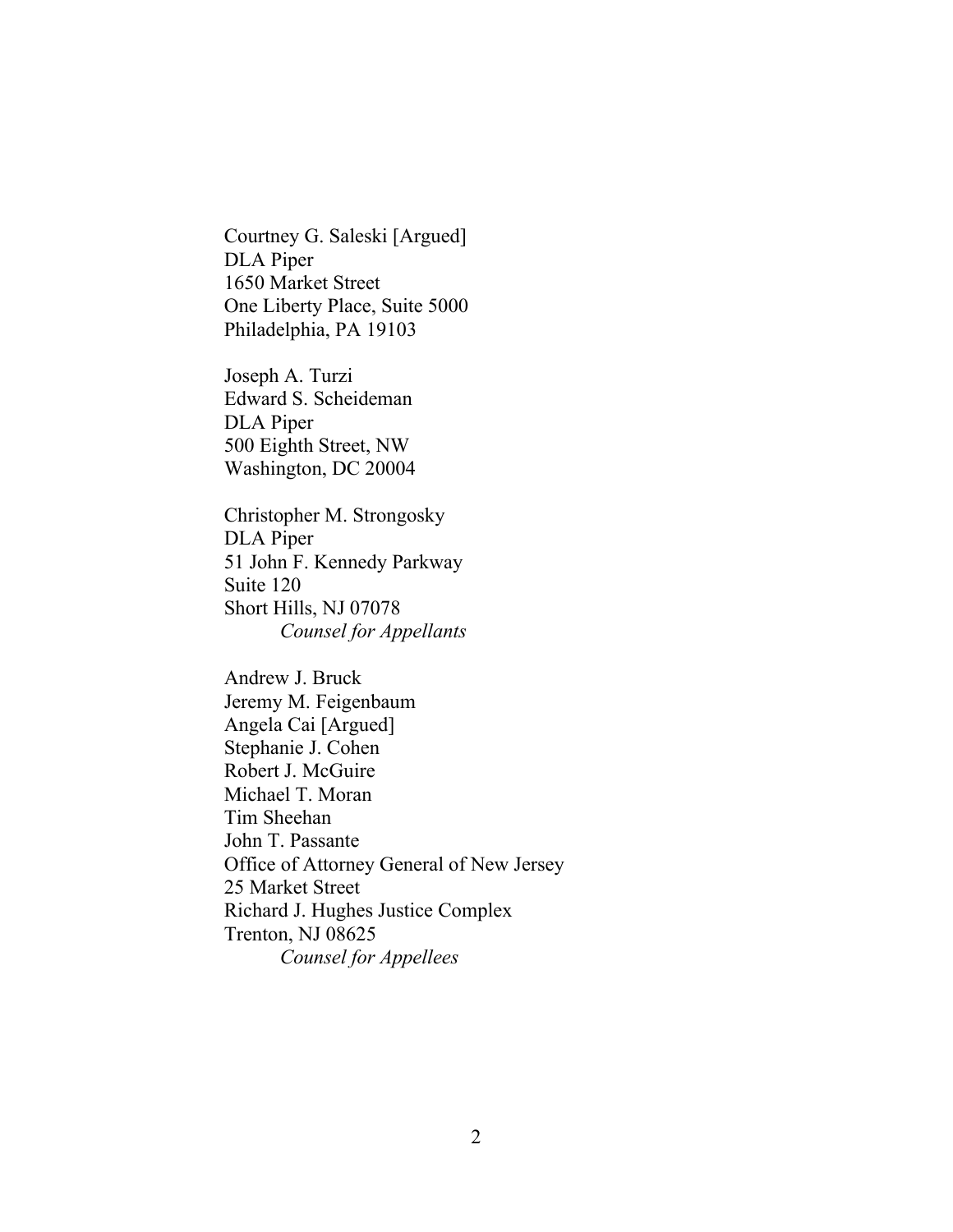## OPINION OF THE COURT

 $\frac{1}{2}$ 

### HARDIMAN, *Circuit Judge.*

Smith & Wesson appeals an order of the District Court dismissing its federal civil rights complaint in view of a subpoena enforcement action pending in the New Jersey state courts. Because the District Court violated its "virtually unflagging obligation . . . to exercise the jurisdiction given," *Colo. River Water Conservation Dist. v. United States*, 424 U.S. 800, 817 (1976), we will vacate and remand.

I

The New Jersey Attorney General is investigating Smith & Wesson for possible violations of the New Jersey Consumer Fraud Act. *See* N.J. Stat. Ann. § 56:8-2 (prohibiting "any unconscionable commercial practice, deception, fraud, false pretense, false promise, misrepresentation, or the knowing concealment, suppression, or omission of any material fact"). The Act empowers the Attorney General to "investigate consumer-fraud complaints." *Cox v. Sears Roebuck & Co.*, 647 A.2d 454, 460 (N.J. 1994) (citing N.J. Stat. Ann. § 56:8-4). It also authorizes him to issue subpoenas, "which shall have the force of law," N.J. Stat. Ann. § 56:8-4, when he believes someone has violated the Act or "when he believes it to be in the public interest that an investigation should be made to ascertain whether a person in fact has engaged in, is engaging in[,] or is about to engage in, any such practice," *id.* § 56:8-3. The Attorney General may request orders from New Jersey courts: "(a) Adjudging [a subpoena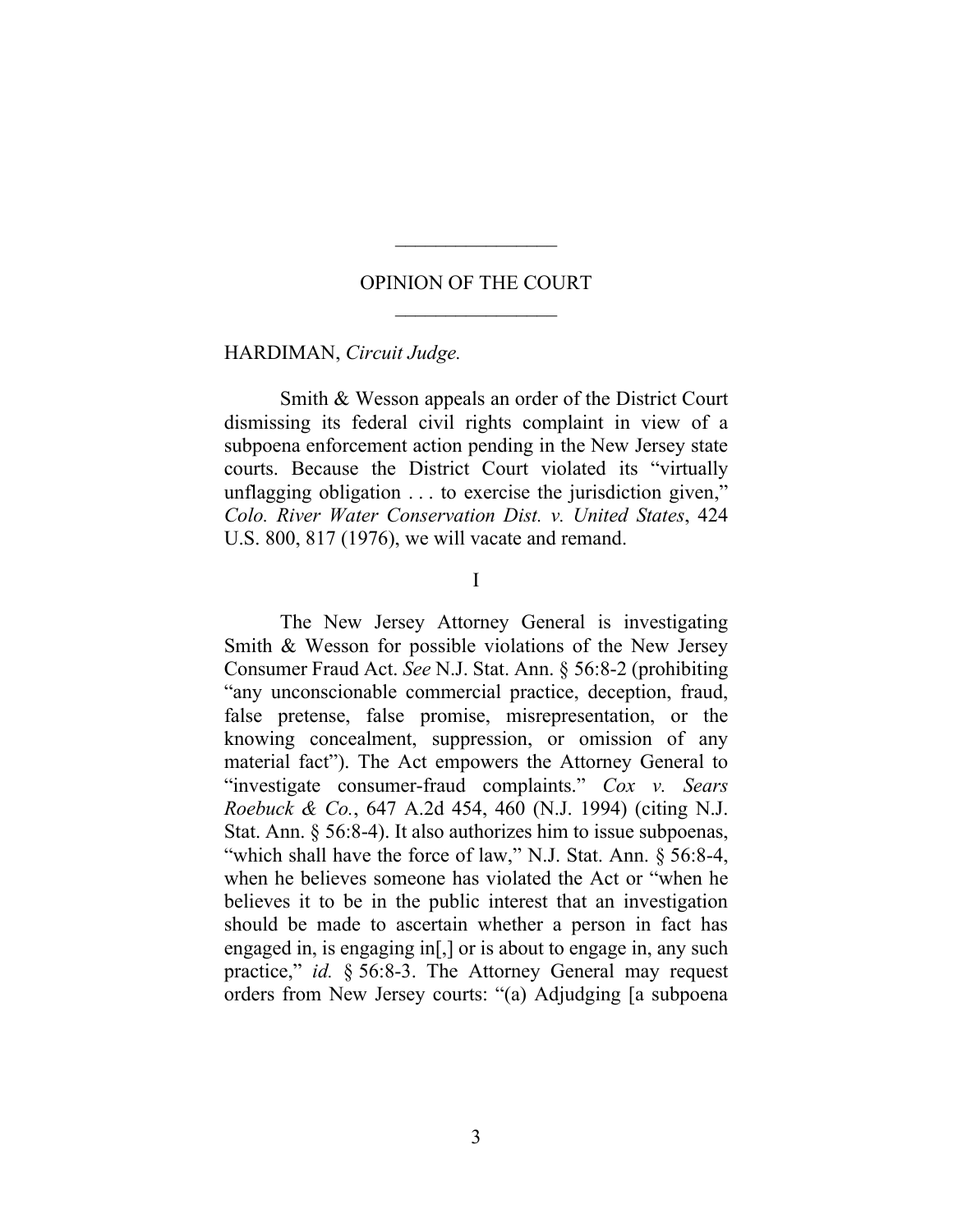violator] in contempt of court; (b) Granting injunctive relief without notice restraining the sale or advertisement of any merchandise by [a subpoena violator]; or (c) Vacating, annulling, or suspending the corporate charter of a corporation." *Id.* § 56:8-6.

In October 2020, the New Jersey Attorney General issued a subpoena under the Act seeking documents from Smith & Wesson related to the company's advertisements in New Jersey. The subpoena first made a general demand that Smith & Wesson produce copies of and supporting documentation for "all advertisements for [Smith & Wesson's] [m]erchandise that are or were available or accessible in New Jersey [c]oncerning home safety, concealed carry, personal protection, personal defense, personal safety, or home defense benefits of a [f]irearm." App. 25. The subpoena then specifically demanded all documents related to topics of special concern to the Attorney General:

- a. Whether Smith & Wesson's [f]irearms can be legally carried and concealed by any [c]onsumer, [i]ncluding by New Jersey [c]onsumers, while in New Jersey;
- b. Whether the concealed carry of a [f]irearm enhances one's lifestyle;
- c. Whether it is safer to confront a perceived threat by drawing a [f]irearm rather than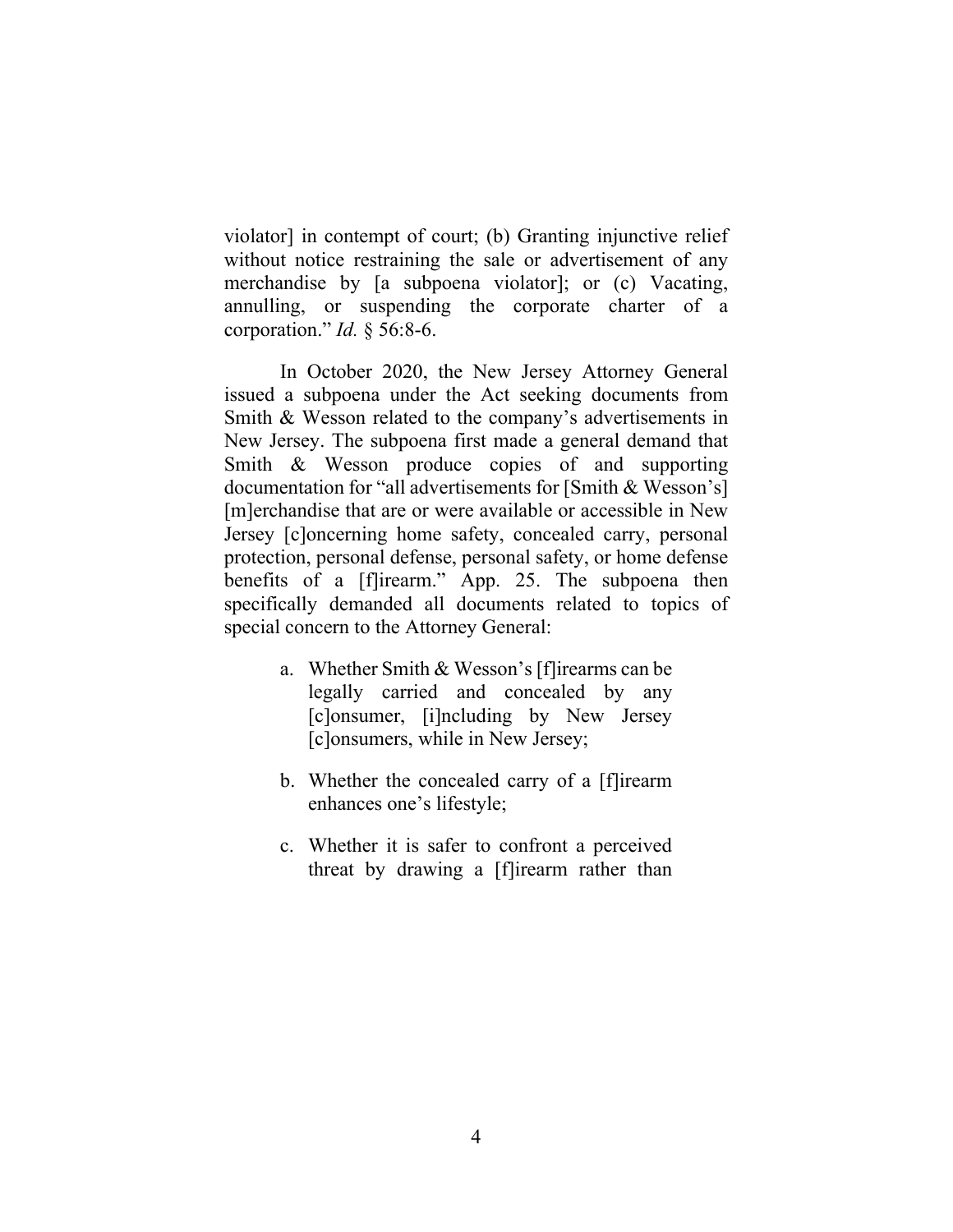seeking to move away from and avoid the source of the perceived threat;

- d. Whether having a Smith & Wesson [f]irearm or other [f]irearm makes a home safer;
- e. Whether Smith & Wesson [f]irearms are designed to be more safe, reliable, accurate, or effective than [f]irearms made by other [f]irearm manufacturers for use in personal or home defense or other activities; and
- f. Whether novice, untrained [c]onsumers could successfully and effectively use a Smith & Wesson [f]irearm for personal or home defense.

*Id.* The Attorney General's focus included questions especially concerning Smith & Wesson's comparative claims, such as whether its firearms are "[p]recision built to be the most accurate and reliable." *See Archive: M&P 9 No Thumb Safety*, Smith & Wesson, https://www.smithwesson.com/firearms/archive-mp-9-no-thumb-safety-0 (last visited Feb. 4, 2022).

Instead of producing the documents when due under the subpoena, Smith & Wesson filed a complaint in the District of New Jersey under 42 U.S.C. § 1983, alleging the subpoena violated the First, Second, Fourth, Fifth, and Fourteenth Amendments. Two months later, in February 2021, the New Jersey Attorney General sought to enforce the subpoena in state court. The state trial court ordered Smith & Wesson to show cause and threatened the company with contempt and a total ban on sales in New Jersey. In response, Smith & Wesson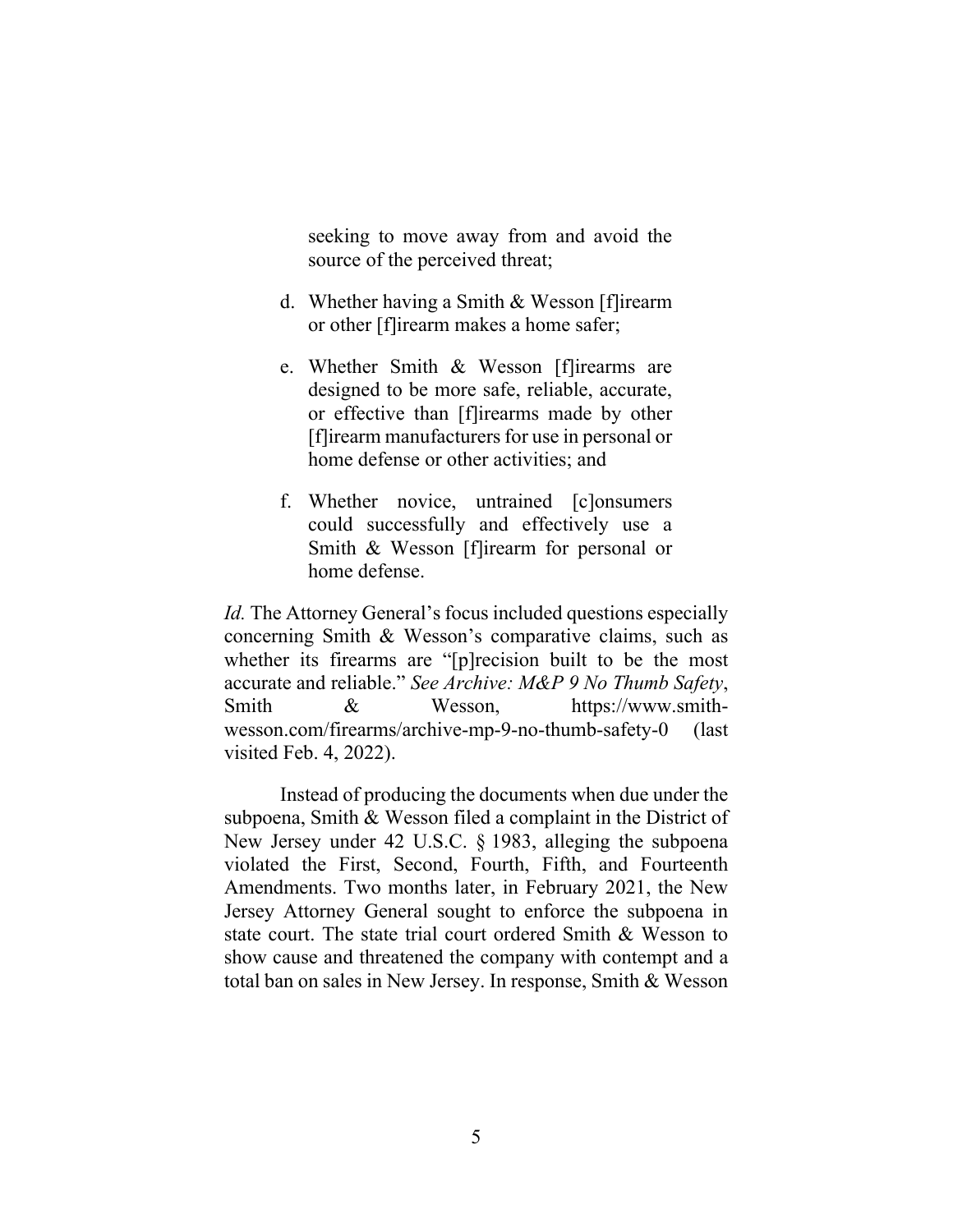raised many of the same constitutional arguments it presented in its federal suit. The state court summarily rejected those arguments and required Smith & Wesson to produce the subpoenaed documents within 30 days. Smith & Wesson sought an emergency stay of production, but the Appellate Division of the New Jersey Superior Court and the New Jersey Supreme Court denied it.

Meanwhile, in federal court, Smith & Wesson amended its complaint to add claims that the Attorney General's suit was "retaliation for Smith & Wesson's exercise of its First Amendment-protected right to petition [the District] Court for redress." App. 83. The Attorney General then moved to dismiss that complaint, claiming abstention was required under *Younger v. Harris*, 401 U.S. 37 (1971). The District Court agreed and dismissed Smith & Wesson's amended complaint. *Smith & Wesson Brands*, *Inc. v. Grewal*, 2021 WL 3287072, at \*3 (D.N.J. Aug. 2, 2021) (holding that abstention under *Younger* was necessary because "the subpoena-enforcement action involves orders in the furtherance of state court judicial function"). Smith & Wesson eventually produced the subpoenaed documents under a protective order, which requires the Attorney General to return the documents if the subpoena is later held unlawful. Smith & Wesson appeals the District Court's order dismissing its amended complaint.

II

The District Court had jurisdiction under 28 U.S.C. § 1331 because Smith & Wesson asserted claims under 42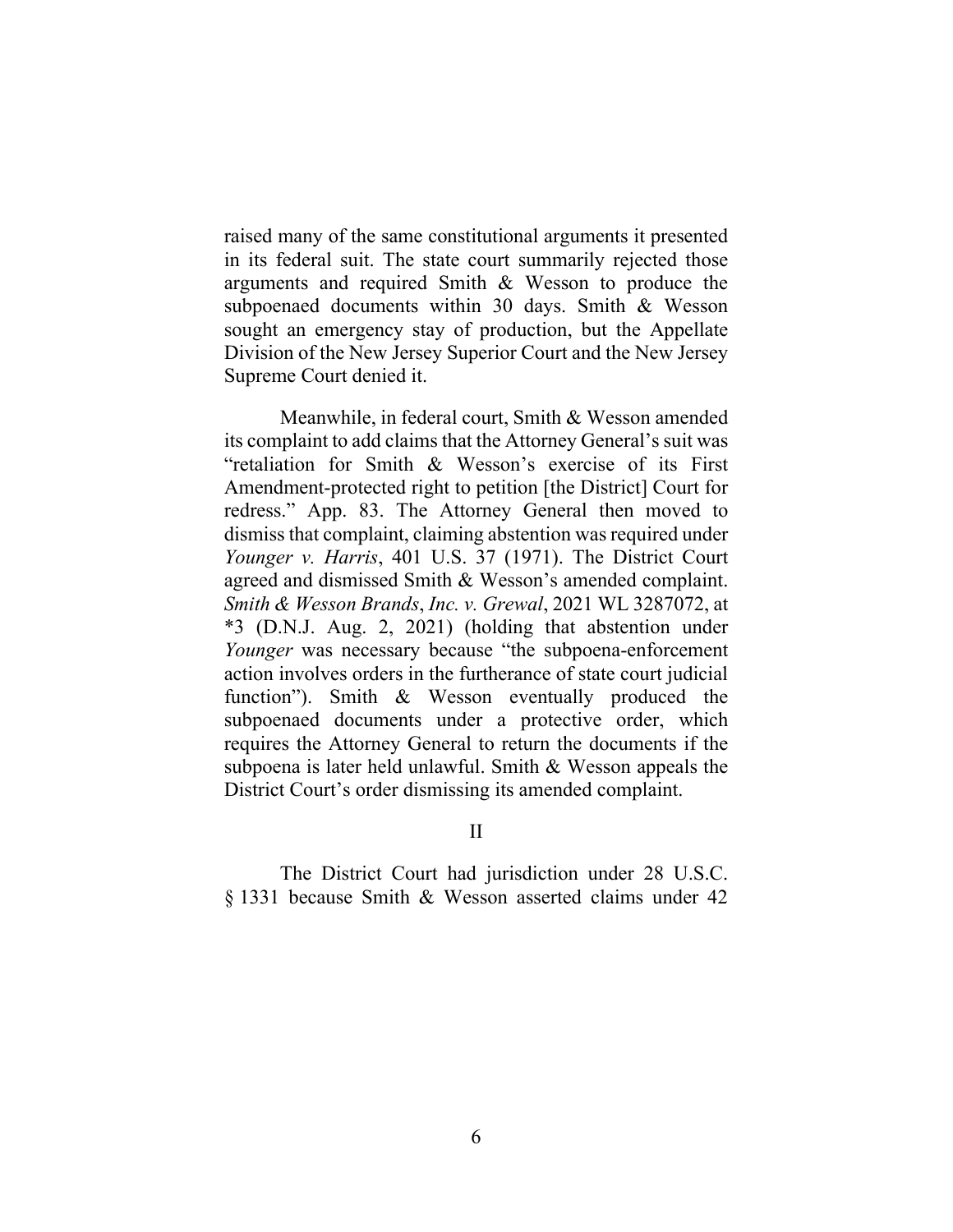U.S.C.  $\S$  1983.<sup>1</sup> We have jurisdiction under 28 U.S.C.  $\S$  1291 to review the District Court's order dismissing the case. "We exercise plenary review over a trial court's . . . determination of whether *Younger* abstention is proper." *Hamilton v. Bromley*, 862 F.3d 329, 333 (3d Cir. 2017).

### III

"To promote comity between the national and state governments, *Younger* requires federal courts to abstain from deciding cases that would interfere with certain ongoing state proceedings." *Malhan v. Sec'y U.S. Dep't of State*, 938 F.3d 453, 461 (3d Cir. 2019) (citations omitted). *Younger* involved a pending state criminal prosecution, 401 U.S. at 40–41, but the Supreme Court later extended the doctrine to some state civil proceedings, *see Huffman v. Pursue, Ltd.*, 420 U.S. 592, 607 (1975). In the years that followed, federal courts expanded *Younger* and abstained too frequently, so the Supreme Court reined in that expansion. *ACRA Turf Club, LLC v. Zanzuccki*, 748 F.3d 127, 135–36 (3d Cir. 2014); *see Sprint Commc'ns, Inc. v. Jacobs*, 571 U.S. 69, 81–82 (2013). The Supreme Court has since consistently narrowed abstention doctrines, including *Younger*, because they "conflict[] with federal courts' 'virtually unflagging' obligation to exercise their jurisdiction."

<sup>1</sup> The District Court mistakenly treated *Younger* as a jurisdictional constraint. *Smith & Wesson*, 2021 WL 3287072, at \*2 (reciting and applying the Rule 12(b)(1) standard). *Younger* is an abstention doctrine that instructs federal courts not to exercise jurisdiction they possess. *See Malhan v. Sec'y U.S. Dep't of State*, 938 F.3d 453, 461 (3d Cir. 2019) (considering whether the District Court should have abstained under *Younger* after concluding that the Court had jurisdiction).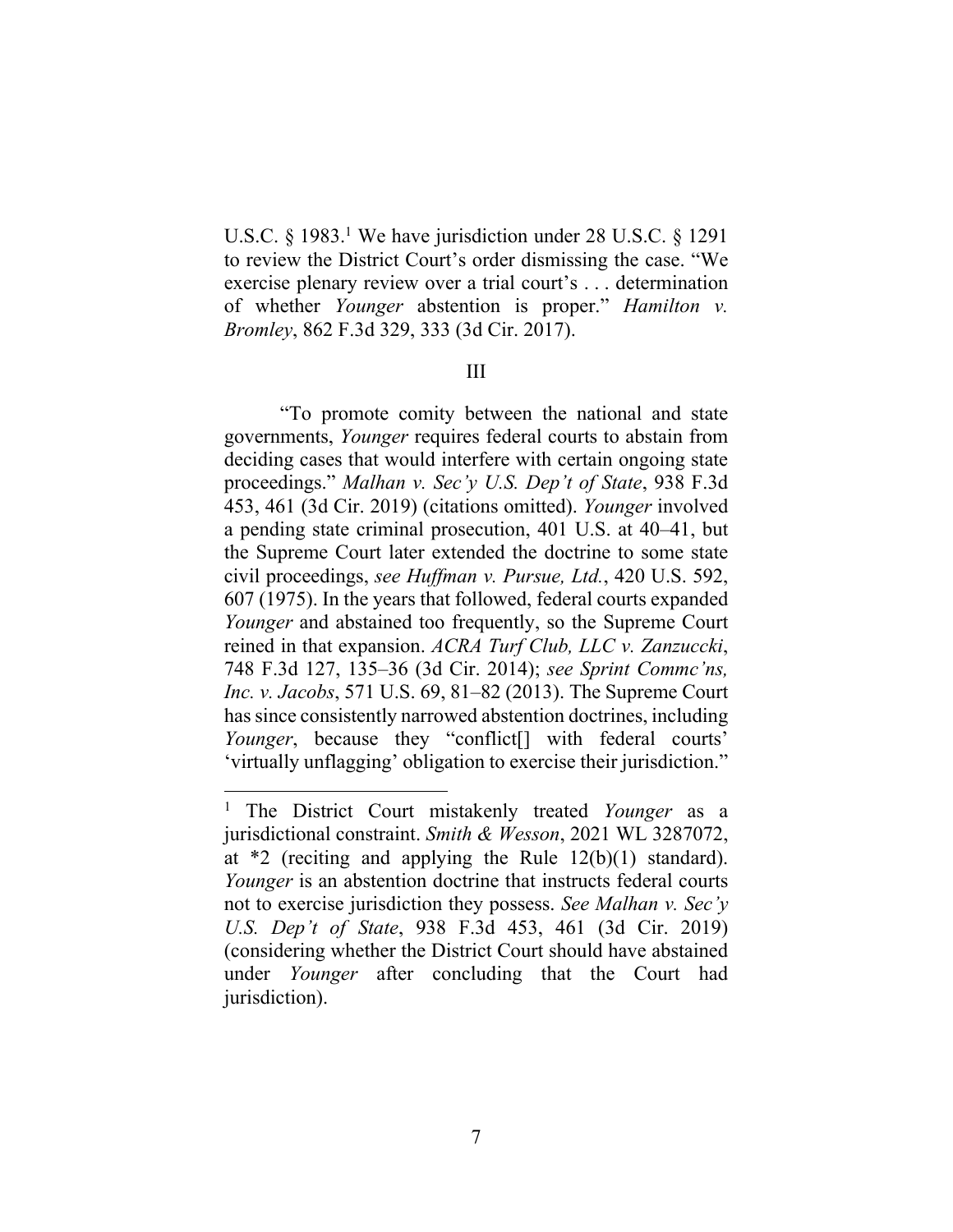*Malhan*, 938 F.3d at 462 (quoting *Sprint*, 571 U.S. at 77); *see also id.* at 458 (citing *Colo. River*, 424 U.S. at 817).

The Court's most recent guidance in *Sprint* explainsthat "*Younger* extends . . . no further" than three "exceptional circumstances": (1) "state criminal prosecutions"; (2) "civil enforcement proceedings"; and (3) "civil proceedings involving certain orders uniquely in furtherance of the state courts' ability to perform their judicial functions." 571 U.S. at 78, 82 (cleaned up).<sup>2</sup> The Court clarified that "[a]bstention is not in order simply because a pending state-court proceeding involves the same subject matter." *Id.* at 72. In doing so, "*Sprint* narrowed *Younger*'s domain." *Malhan*, 938 F.3d at 462.

This appeal does not involve a pending state criminal prosecution, so the first *Younger* category is inapplicable. The District Court invoked the third category, holding that the state proceedings involve "orders in the furtherance of state court judicial function." *Smith & Wesson*, 2021 WL 3287072, at \*3. In response to Smith & Wesson's arguments in this appeal, the

<sup>2</sup> In view of the Supreme Court's holding in *Sprint* that federal courts may not abstain under *Younger* beyond the three "exceptional circumstances," we decline the Attorney General's invitation to create a free-floating doctrine of federalism abstention. *Compare Sprint*, 571 U.S. at 78 ("We have not applied *Younger* outside these three 'exceptional' categories, and today hold . . . that they define *Younger*'s scope."); *with J.B. v. Woodard*, 997 F.3d 714, 722–23 (7th Cir. 2021) (abstaining based on the "risk[] [of] a serious federalism infringement" even though "none of the abstention doctrines if examined and applied in isolated fashion—apply to [the plaintiff's] claims").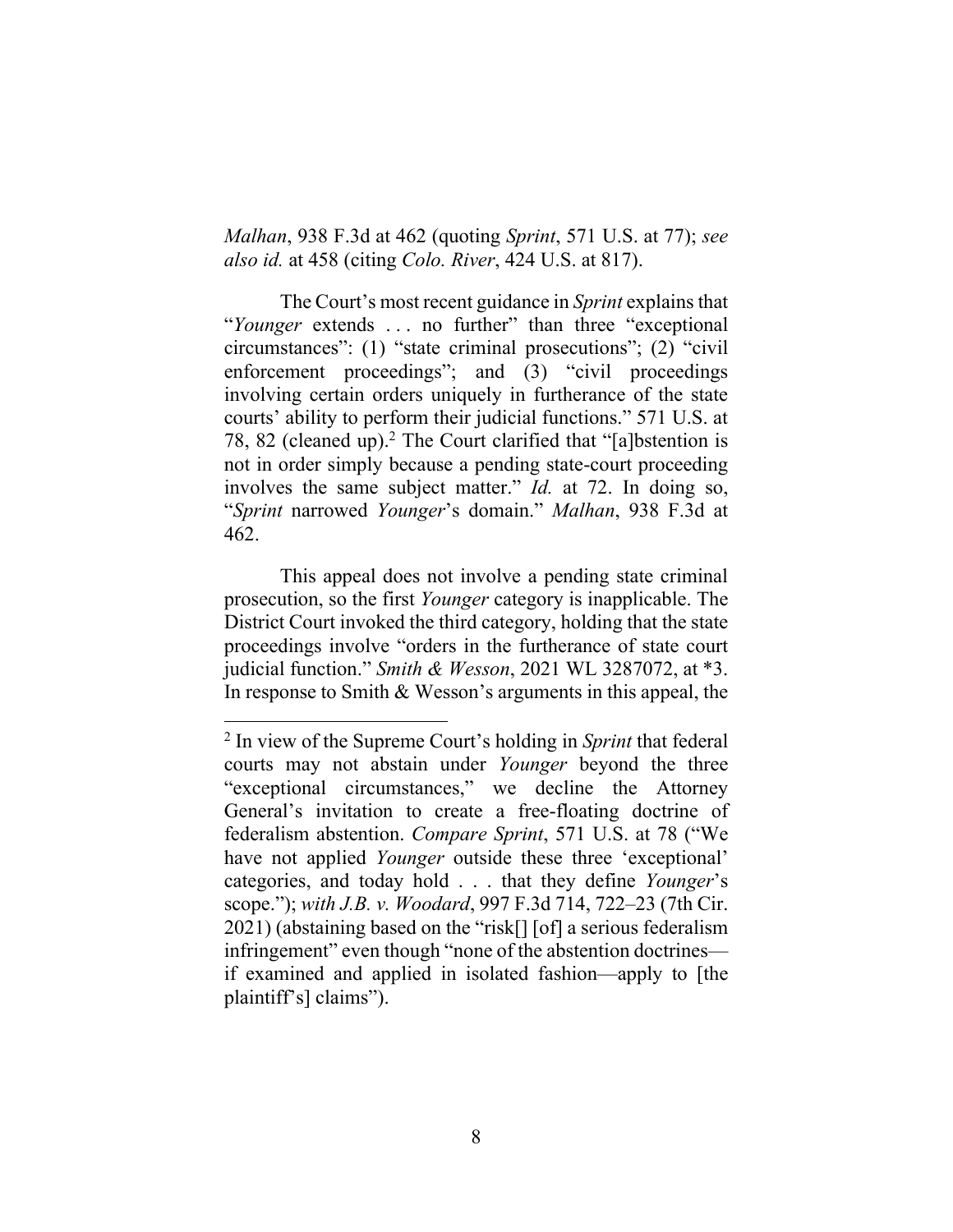Attorney General argues that abstention is also appropriate under the second *Younger* category because the subpoena enforcement action is a civil enforcement proceeding akin to a criminal prosecution.

A

We first consider whether the subpoena enforcement action falls within the second *Younger* category—is it a "civil enforcement proceeding"? To qualify as such, the underlying state action must be "akin to a criminal prosecution in important respects." *Sprint*, 571 U.S. at 79 (cleaned up). In other words, "the state civil enforcement proceeding must be 'quasi-criminal' in nature." *ACRA Turf*, 748 F.3d at 138 (quoting *Sprint*, 571 U.S. at 81). Three factors guide this inquiry: "whether (1) the action was commenced by the State in its sovereign capacity, (2) the proceeding was initiated to sanction the federal plaintiff for some wrongful act, and (3) there are other similarities to criminal actions, such as a preliminary investigation that culminated with the filing of formal charges." *Id.* (citing *Sprint*, 571 U.S. at 79–80). Pre-*Sprint* caselaw provides another consideration: "whether the State could have alternatively sought to enforce a parallel criminal statute." *Id.* (gleaning this factor from *Huffman*, 420 U.S. at 604, and *Trainor v. Hernandez*, 431 U.S. 434, 444 (1977)).

There is no dispute about the first factor; New Jersey brought the subpoena enforcement action in its sovereign capacity. And although the Attorney General maintains the third factor—whether there was a preliminary investigation "culminating in the filing of a formal complaint or charges," *Sprint*, 571 U.S. at 80 (citations omitted)—is met, he concedes that his investigation into Smith & Wesson's alleged subpoena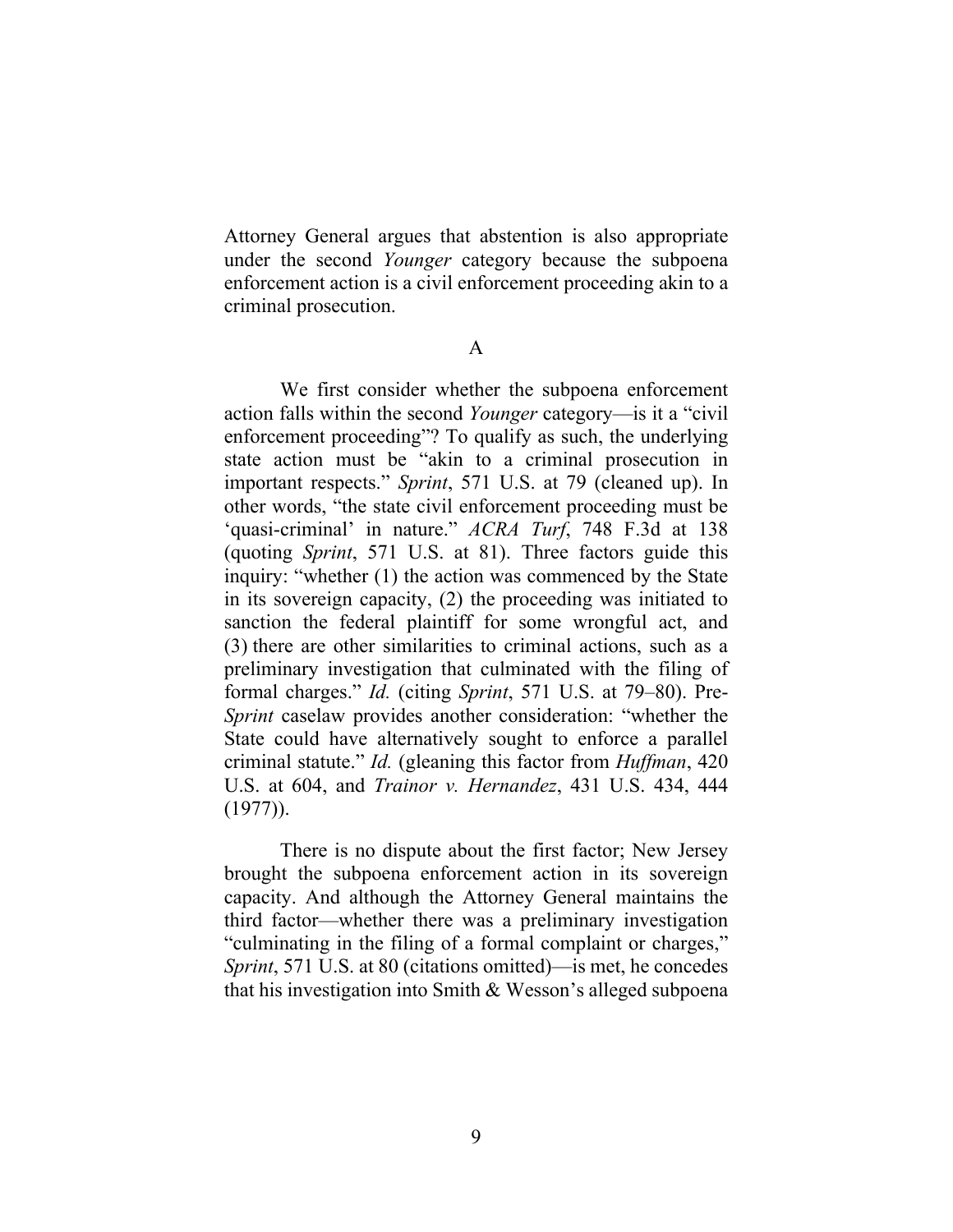violation was limited. That distinguishes this case from those where more robust preliminary investigations led to the filing of administrative complaints. *See, e.g.*, *Ohio Civ. Rts. Comm'n v. Dayton Christian Schs.*, 477 U.S. 619, 624 (1986); *Middlesex Cnty. Ethics Comm. v. Garden State Bar Ass'n*, 457 U.S. 423, 433 (1982). Moreover, in those cases, the investigation and the charges concerned the same conduct. *See, e.g.*, *Dayton Christian Schs.*, 477 U.S. at 624 (sex discrimination investigation preceding formal complaint alleging sex discrimination); *Middlesex*, 457 U.S. at 428 (investigation for attorney ethics violation preceding formal charges of ethics violations). Here, however, the substantive investigation concerned consumer fraud, yet the complaint alleged only violation of a subpoena. These distinctions suggest the subpoena enforcement action is not "akin to a criminal prosecution." *Sprint*, 571 U.S. at 79 (quoting *Huffman*, 420 U.S. at 604).

We must consider just one more factor—whether Smith & Wesson has been charged with wrongdoing for which it can be sanctioned—to determine whether the state action is "quasicriminal." *See ACRA Turf*, 748 F.3d at 138. We agree with Smith & Wesson that the subpoena enforcement action is not a suit initiated to punish wrongdoing.

*Sprint* teaches that a suit is meant to punish wrongdoing where the state court defendant (the federal plaintiff) violated a legal right or duty. 571 U.S. at 79 (listing examples of cases that satisfy this factor, like disciplinary proceedings against lawyers, actions to recover fraudulently obtained welfare payments, and suits to enforce obscenity laws). We have likewise held that a suit was initiated to punish wrongdoing where the State sought unpaid taxes for the misclassification of employees. *PDX N., Inc. v. Comm'r N.J. Dep't of Lab. &*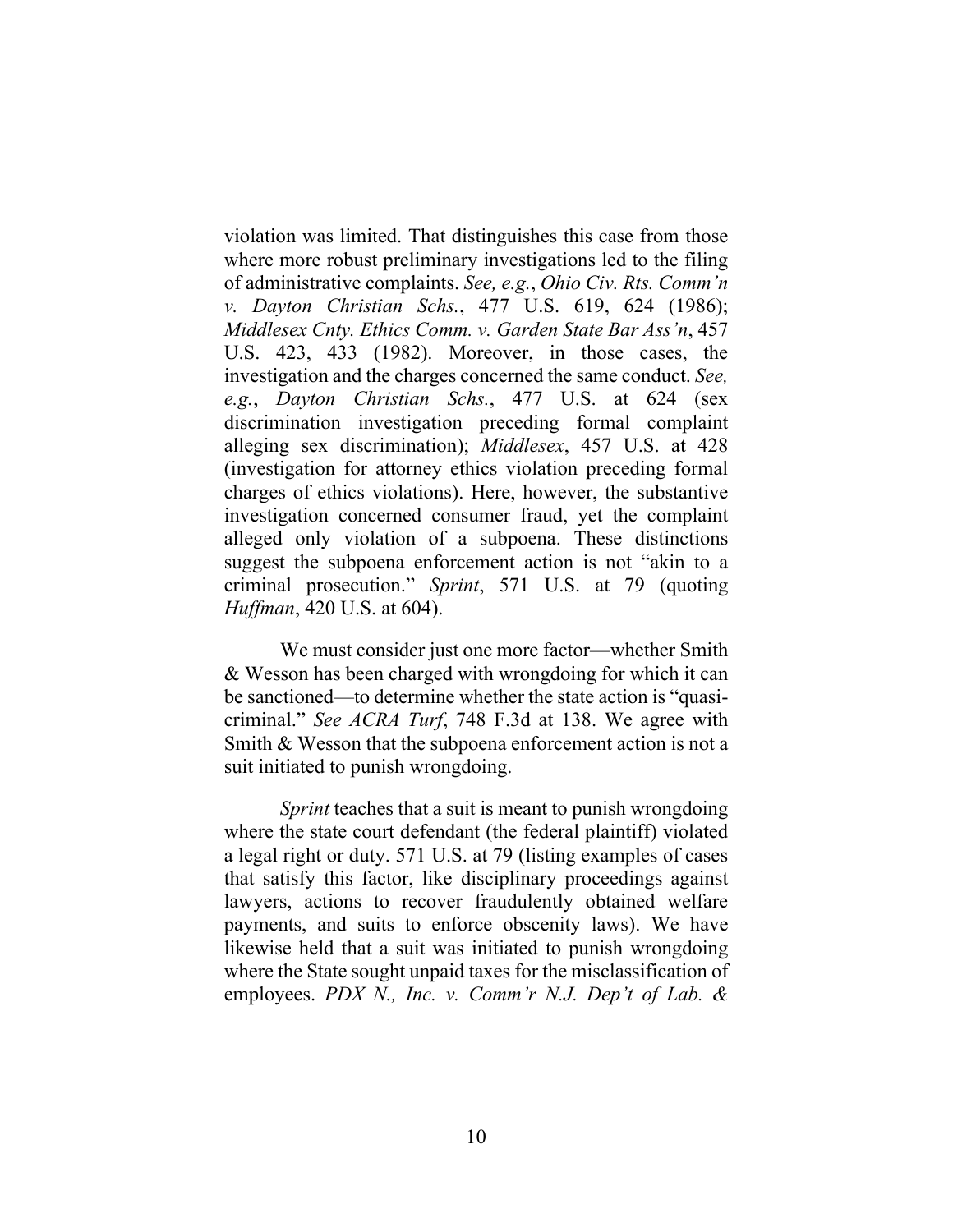*Workforce Dev.*, 978 F.3d 871, 883–84 (3d Cir. 2020), *cert. denied* 142 S. Ct. 69 (2021). But in the case most like this one, we recently held that a subpoena enforcement action did not punish wrongdoing. *TitleMax of Del., Inc. v. Weissmann*, 24 F.4th 230, 236–37 (3d Cir. 2022).

The subpoena enforcement action here differs in at least two significant respects from suits that punish wrongdoing. First, the Attorney General did not allege that Smith & Wesson violated any substantive legal duty. To date, he has not accused the company of violating the Consumer Fraud Act; he is investigating possible violations. That fact distinguishes the subpoena enforcement action from *PDX*, as well as the examples of civil enforcement actions the Supreme Court listed in *Sprint*. In *PDX*, the employers underpaid taxes after misclassifying their employees. 978 F.3d at 883–84. Likewise, in *Sprint*'s examples of wrongdoing, the state defendants violated substantive legal rights or duties. 571 U.S. at 79. Here, in contrast, Smith & Wesson is alleged to have violated a procedural rule related to the production of documents. Where procedure is at issue, the third *Younger* category—"civil proceedings involving certain orders uniquely in furtherance of the state courts' ability to perform their judicial functions," *id.* at 78 (cleaned up)—is a more natural fit than the second *Younger* category.

Second, and most importantly, Smith & Wesson did nothing wrong, so the suit cannot be one "initiated to sanction [it] for some wrongful act." *Id*. at 79. Instead of producing the documents on the date specified on the subpoena, it petitioned a federal court to adjudicate its rights and obligations. Federal law authorizes just such a civil action (*i.e.*, one alleging that the Attorney General violated the company's constitutional rights). *See* 42 U.S.C. § 1983. And when the state trial court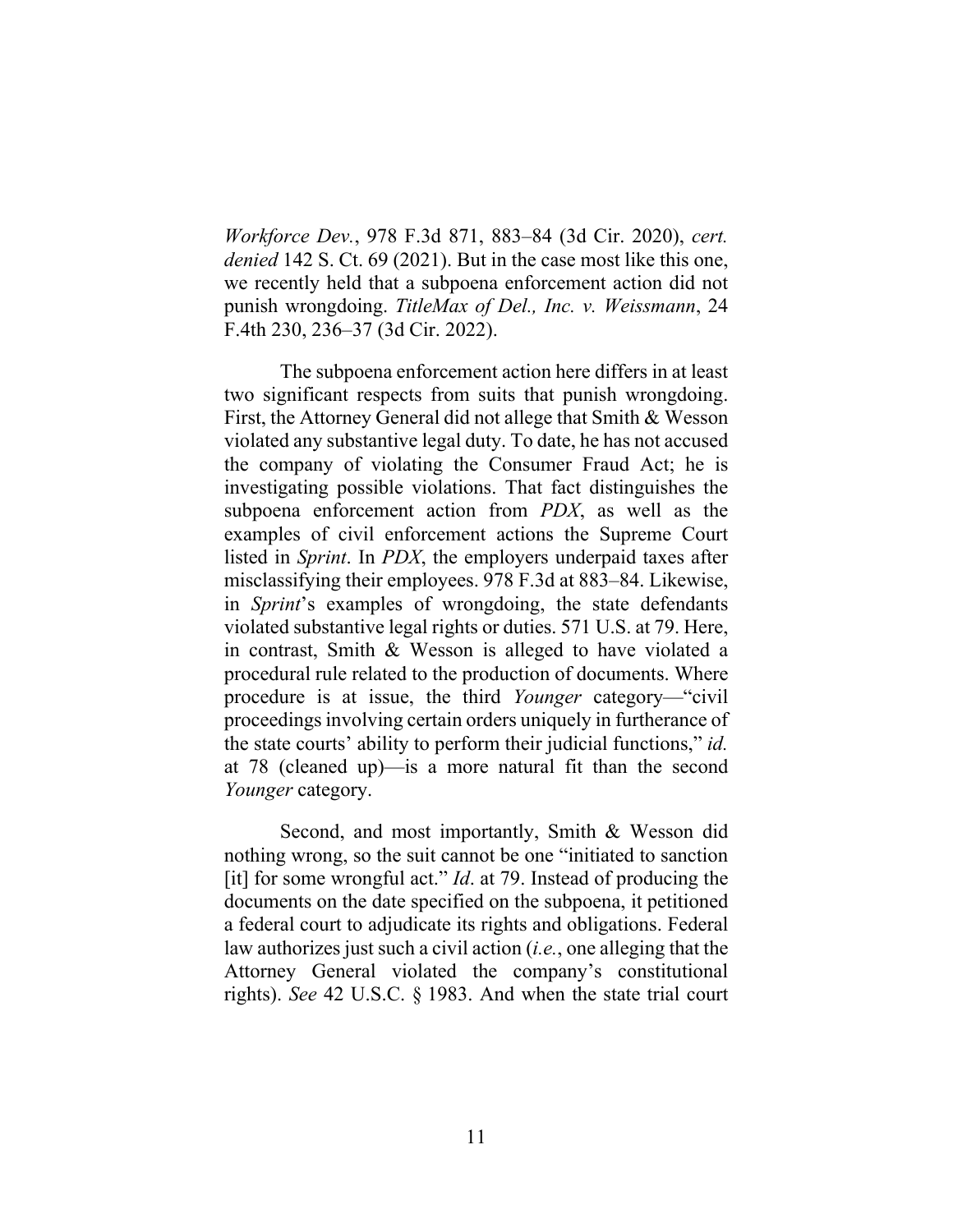ordered Smith & Wesson to comply and the state court of appeals provided no relief, the company produced the subpoenaed documents. So Smith & Wesson was never sanctioned; it only had to produce documents. A subpoena enforcement action that requires the production of documents "is not 'retributive in nature' or 'imposed to punish . . . some wrongful act.'" *TitleMax*, 24 F.4th at 237 (quoting *ACRA Turf*, 748 F.3d at 140).

The Attorney General responds that Smith & Wesson committed wrongdoing when it failed to respond to the subpoena by the date specified. The structure of the Consumer Fraud Act supports this reasoning. If an entity violates a subpoena issued by the Attorney General in a consumer fraud investigation, it may be subject to contempt, as well as a complete prohibition on "the sale or advertisement of any merchandise" and suspension of its corporate charter. N.J. Stat. Ann. § 56:8-6. These statutory "[p]enalties are, by their very nature, retributive: a sanction for wrongful conduct." *PDX*, 978 F.3d at 884 (citation omitted).

But those penalties are not self-executing; a court will impose them only after the subpoenaed party violates a court order. *Grewal v. 22Mods4ALL, Inc.*, No. ESX-C-244-19, slip op. at \*17 (N.J. Super. Ct. Ch. Div. May 24, 2021) ("[T]he failure to obey [a subpoena issued by the Attorney General may be] addressed by the court to compel compliance but it is not treated as a violation of the [Consumer Fraud Act]."). This case is a perfect example of that reality. Even after the Attorney General filed suit, the state court did not hold Smith & Wesson in contempt for failing to produce the subpoenaed documents. Smith & Wesson would be in contempt only by violating the state court's order, which never happened.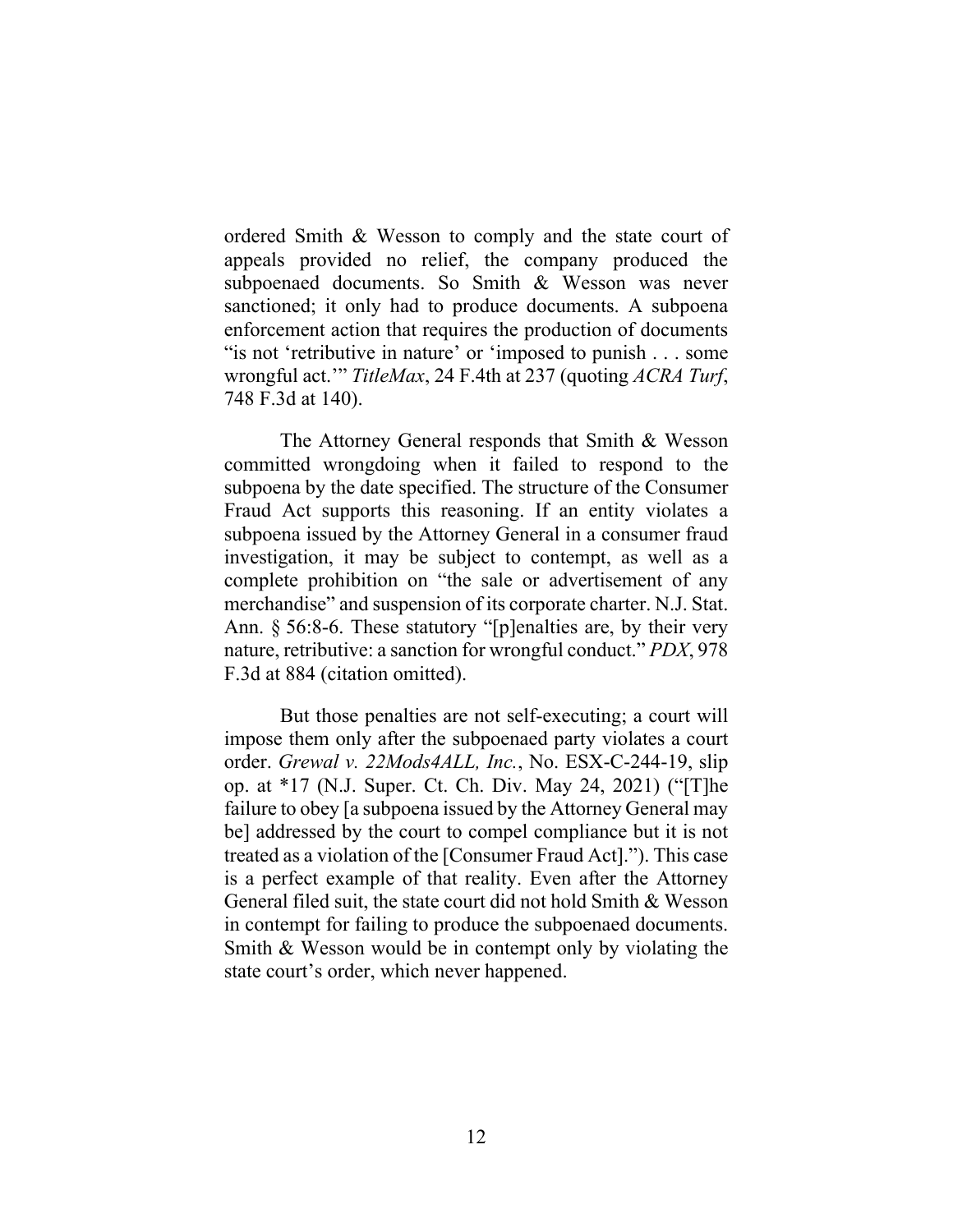Although not mentioned in *Sprint*, we may also consider whether the statute being enforced has a criminal counterpart to help us decide whether an action is quasi-criminal. *ACRA Turf*, 748 F.3d at 138 (citations omitted). The Attorney General asserts that New Jersey's general criminal contempt statute is analogous. *See* N.J. Stat. Ann. § 2C:29-9(a). But even assuming there is a criminal analogue, two of the three guideposts the Supreme Court established in *Sprint*—whether there was an investigation leading to formal charges and whether there was wrongdoing to sanction—are not met here. The presence of a criminal analogue alone—a factor not even mentioned in *Sprint*—does not alter our conclusion. *See TitleMax*, 24 F.4th at 237 (holding that abstention was not warranted where there was a criminal analogue but other factors suggested the state action was not quasi-criminal).

For all these reasons, we hold that the subpoena enforcement action was not quasi-criminal under *Sprint*.

B

We next consider whether the District Court correctly abstained because the subpoena enforcement action "involves orders in the furtherance of state court judicial function." *Smith & Wesson*, 2021 WL 3287072, at \*3. A review of the Supreme Court's holdings reveals that the District Court erred.

The Supreme Court has clarified that not all state court orders trigger abstention; they must be "*uniquely* in furtherance of the state courts' ability to perform their judicial functions." *Sprint*, 571 U.S. at 78 (emphasis added) (quoting *New Orleans Pub. Serv., Inc. v. Council of New Orleans* (*NOPSI*), 491 U.S. 350, 368 (1989)). The two leading cases that involved such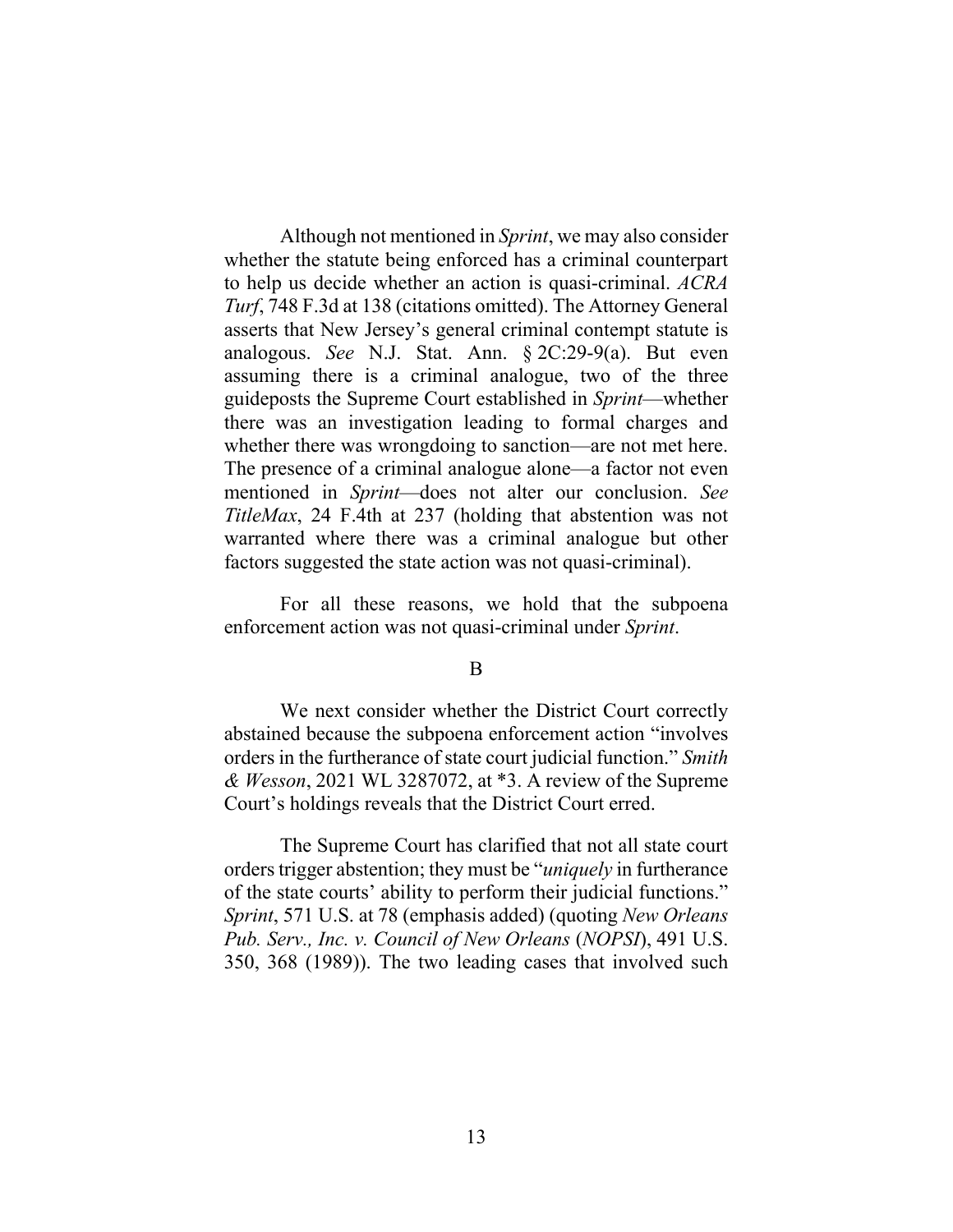orders are *Juidice v. Vail*, 430 U.S. 327 (1977) and *Pennzoil Co. v. Texaco, Inc.*, 481 U.S. 1 (1987).

*Juidice* is closely analogous to this case. The two plaintiffs there—Ward and Rabasco—asked the federal court to enjoin state contempt proceedings as unconstitutional. *Juidice*, 430 U.S. at 328–29, 332. Ward had already been held in contempt. *Id.* at 332. Rabasco had not yet been sanctioned, but contempt was imminent because he had failed to comply with a court order to show cause. *Id.* The Court abstained from adjudicating the dispute because the plaintiffs "had an opportunity to present their federal claims in the state proceedings." *Id.* at 337. The Court wanted to avoid any action that could "readily be interpreted as reflecting negatively upon the state court's ability to enforce constitutional principles." *Id.*  at 336 (cleaned up). The Court sought not to infringe upon the State's ability to pursue its interests. *Id.* ("[F]ederal-court interference with the State's contempt process is 'an offense to the State's interest . . . likely to be every bit as great as it would be were this a criminal proceeding.'" (quoting *Huffman*, 420 U.S. at 604)). But the Court also noted the significance of judicial process. The subpoenas in *Juidice* were "courtsanctioned," *id.* at 335, not administrative subpoenas, like the one at issue here. And both plaintiffs had violated court orders. *Id.* at 332.

*Pennzoil* is further afield from this case, so it is less instructive. *Pennzoil* held that federal courts should abstain from deciding the constitutionality of Texas's procedure for transferring property pursuant to a state court judgment. 481 U.S. at 3, 17. The Court provided two justifications: (1) "comity between the States and the National Government;" and (2) "to avoid unwarranted determination of federal constitutional questions." *Id.* at 11. According to the Court,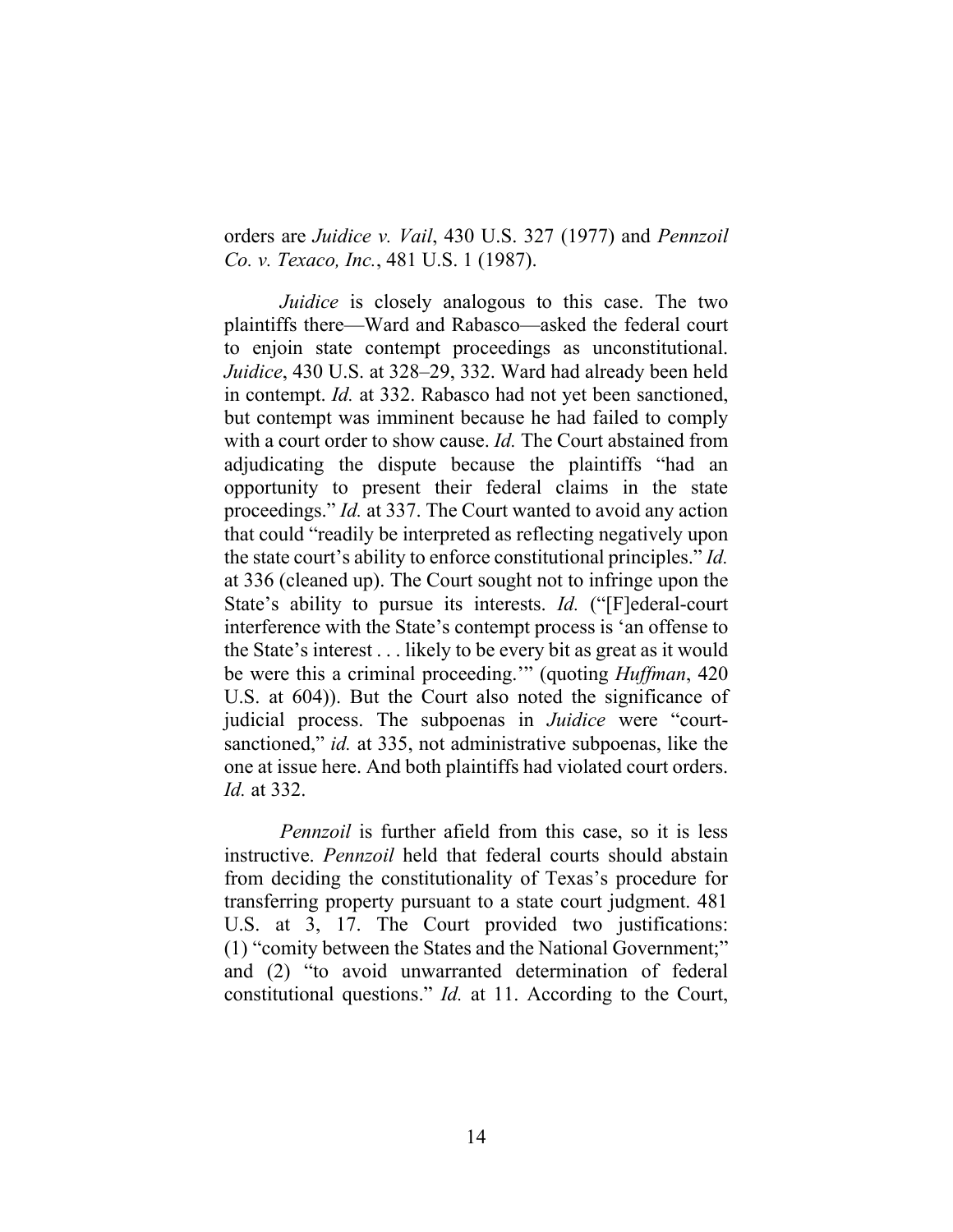*Juidice* dictated this result because both cases "involve<sup>[d]</sup> challenges to the processes by which the State compels compliance with the judgments of its courts." *Id.* at 13–14.

The key thread linking *Juidice* and *Pennzoil* is the certainty of the state court's action. In *Juidice*, the plaintiffs had already violated court orders, so they faced imminent imprisonment. 430 U.S. at 332. In *Pennzoil*, the state court merely had to enter judgment on the jury's verdict. 481 U.S. at 6. In both cases, the substantive outcome had occurred; only enforcement remained, and the Supreme Court refused to impede that enforcement.

Here, by contrast, when Smith & Wesson went to federal court there was much more for the state court to do than merely implement a predetermined outcome. New Jersey courts still had to adjudicate Smith & Wesson's constitutional arguments; and even if those arguments were resolved against Smith & Wesson, the state courts still had to give the company an opportunity to produce the required documents before holding it in contempt. Ultimately, Smith & Wesson complied, so the state courts never sanctioned the company. So this appeal differs materially from *Juidice* and *Pennzoil*, where the state courts merely had to enforce orders.

Our recent cases on this subject also weigh against the District Court's decision to abstain. In *TitleMax*, we held that a subpoena enforcement action did not involve orders uniquely in furtherance of the state courts' judicial function. 24 F.4th at 237. There, the state court "ha[d] neither issued orders enforcing the subpoena nor made contempt findings." *Id.*  Because the action "present[ed] only a possibility of contempt, akin to any other case," we concluded that abstention was unwarranted. *Id.* Although the state court in this case has issued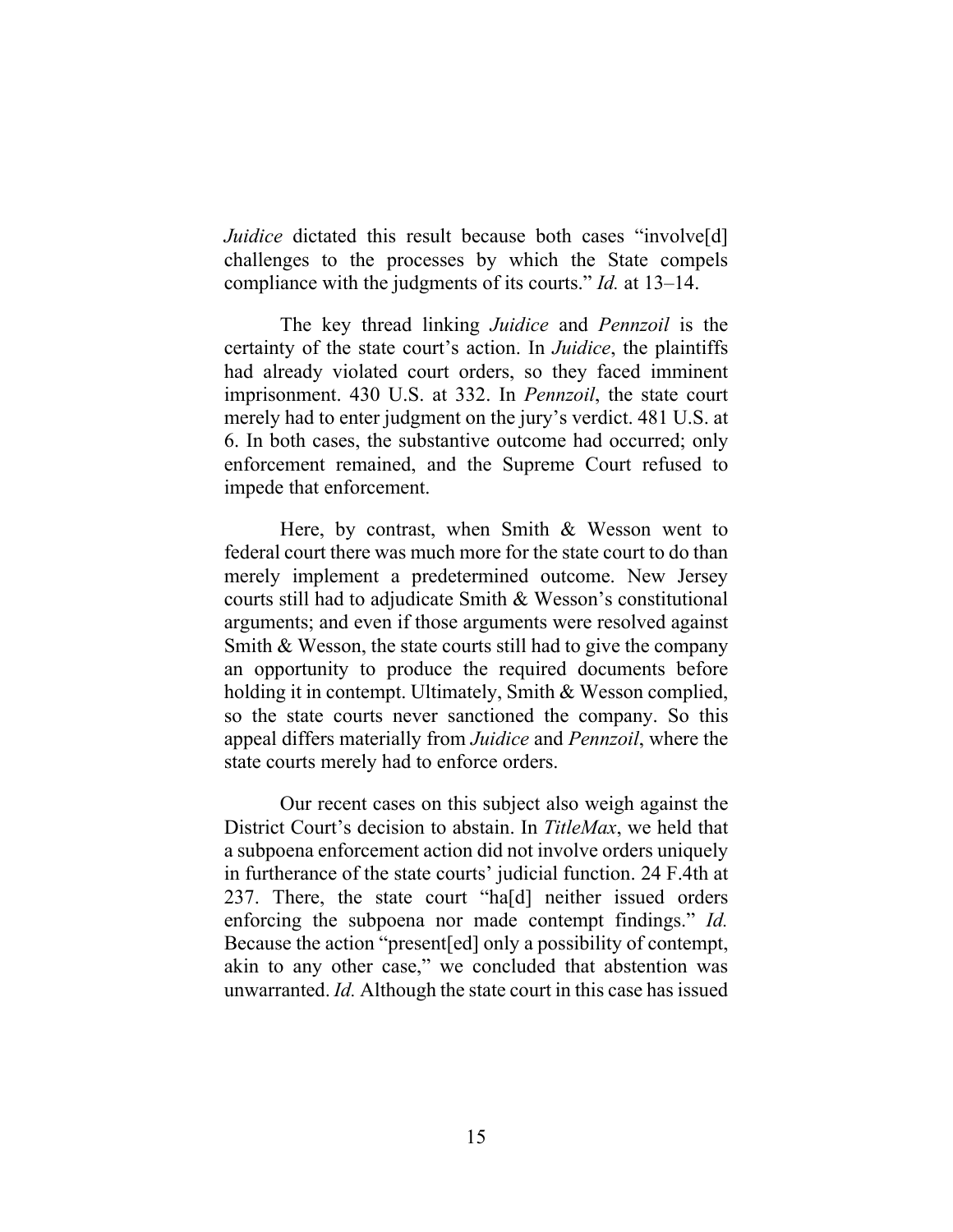an order requiring Smith & Wesson to comply with the subpoena, Smith & Wesson has complied, so there is still only "a possibility of contempt." *See id*. And that is insufficient to warrant abstention.

If a *threat* of contempt were all that was required to trigger abstention, we would have to abstain whenever there was a pending civil proceeding since the contempt power is generally available to enforce court orders. *See, e.g.*, N.J. Stat. Ann. § 2A:10-5 ("Any person who shall be adjudged in contempt of the Superior Court by reason of his disobedience to a judgment, order or process of the court, shall [pay a fine]."). But that approach would run afoul of the Supreme Court's insistence that "even in the presence of parallel state proceedings, abstention from the exercise of federal jurisdiction is the 'exception, not the rule.'" *Sprint*, 571 U.S. at 81–82 (quoting *Haw. Hous. Auth. v. Midkiff*, 467 U.S. 229, 236 (1984)). Once a party has violated a court order, the situation changes. *See Juidice*, 430 U.S. at 332 (noting that both plaintiffs had violated court orders). But as we have noted, Smith & Wesson was never cited for contempt because it complied with the subpoena when ordered to do so by the state courts.

Similarly, in *Malhan* we held that none of the three orders challenged by the federal plaintiff met the Supreme Court's criteria for abstention. 938 F.3d at 462–65. First, we held the means by which the State collected non-final judgments "further[ed] family court enforcement—but not uniquely so." *Id.* at 463. In doing so, we distinguished the State's collection method from "a process, such as civil contempt, that is separate from the merits and that ends when the defendant complies." *Id.* Second, we held that state court orders that required the plaintiff to pay child and spousal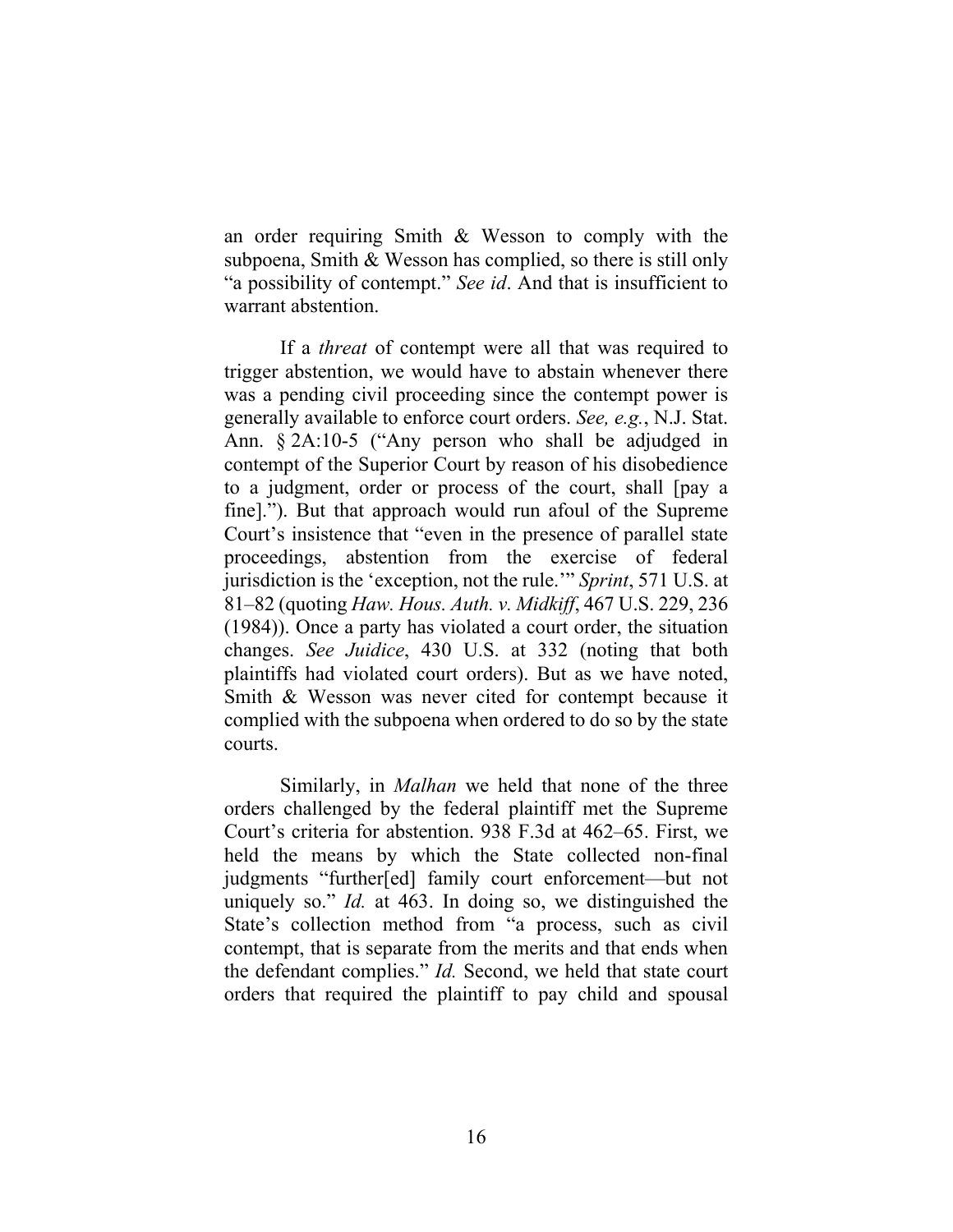support "d[id] not ensure that family courts can perform their functions—they [we]re merely the output of those functions." *Id.* Finally, we held that a threat to garnish wages did not furnish a basis for abstention because no proceedings were "pending." *Id.* at 463–64 (quoting *Sprint*, 571 U.S. at 78). Those holdings are instructive here. Like the orders in *Malhan*, the document production order and threatened contempt orders in this case are neither collateral to other proceedings nor totally "separate from the merits." *Id.* at 463. Instead, they resemble the "output of [state judicial] functions." *Id.* (citation omitted). Thus, *Malhan*'s first two holdings counsel against abstention in this case.

*Malhan*'s third holding—reciting the rule that abstention is appropriate only if state court proceedings are "pending," *id.* at 463–64 (quoting *Sprint*, 571 U.S. at 78)—is less helpful. Even assuming that the state court proceedings here were pending, abstention would still be inappropriate. The Supreme Court has held that courts should consider whether a state judicial proceeding is ongoing only if it fits within one of the three *Sprint* categories. 571 U.S. at 81; *see PDX*, 978 F.3d at 882–83. Because we have already concluded that this case does not meet *Sprint*'s criteria, we need not consider whether the state proceedings were ongoing.

In sum, we hold that abstention was not warranted in this case because the document production order was not "uniquely in furtherance of the state courts' ability to perform their judicial functions." *Sprint*, 571 U.S. at 78 (quoting *NOPSI*, 491 U.S. at 368).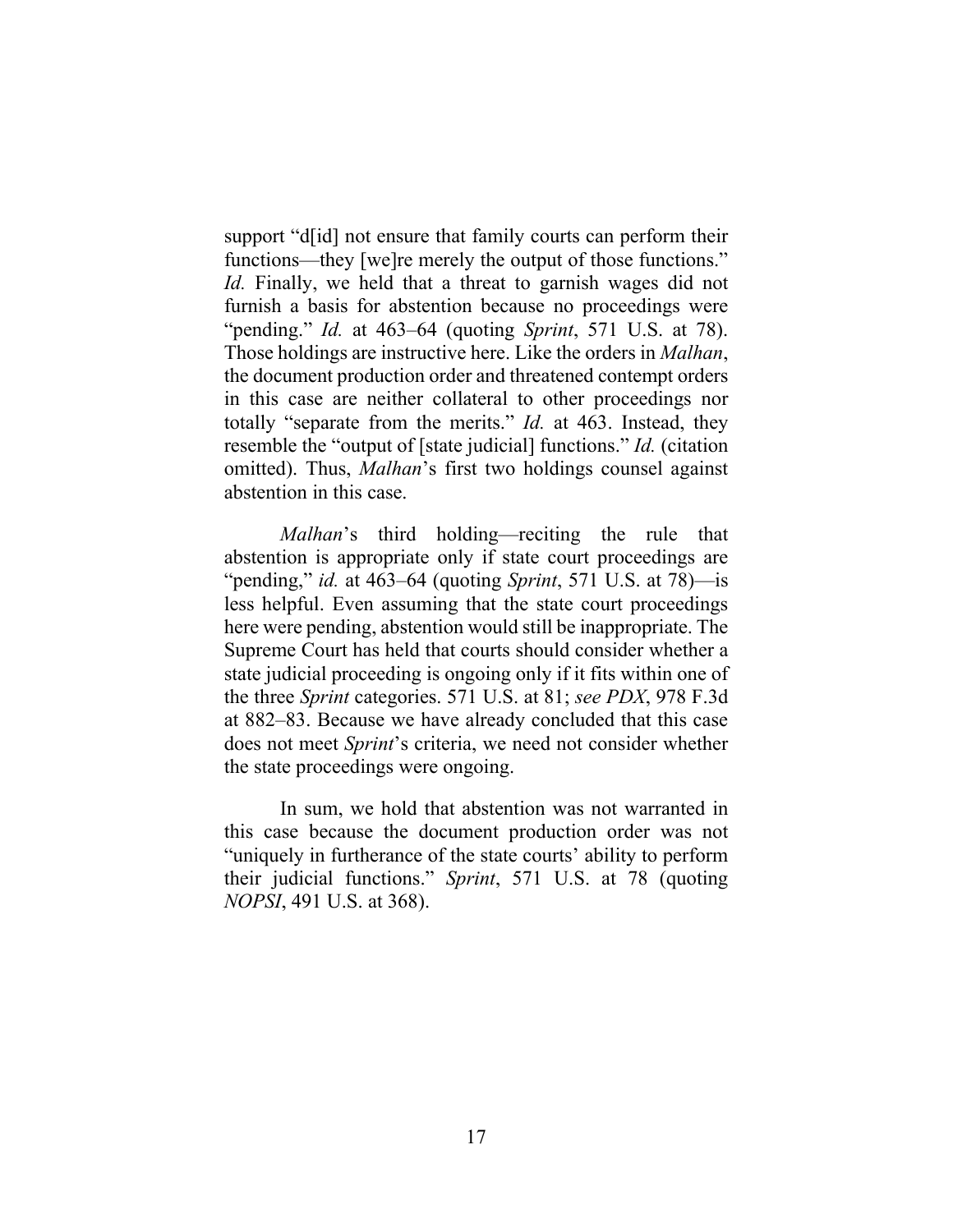\* \* \*

Federal courts owe due respect to state courts. Yet the Supreme Court has cautioned that abstention is appropriate only in "exceptional" cases. *Id.* at 73 (quoting *NOPSI*, 491 U.S. at 368). This case does not meet the carefully delineated criteria for abstention established in *Sprint*. We will therefore vacate the District Court's order dismissing the case and remand for further proceedings consistent with this opinion.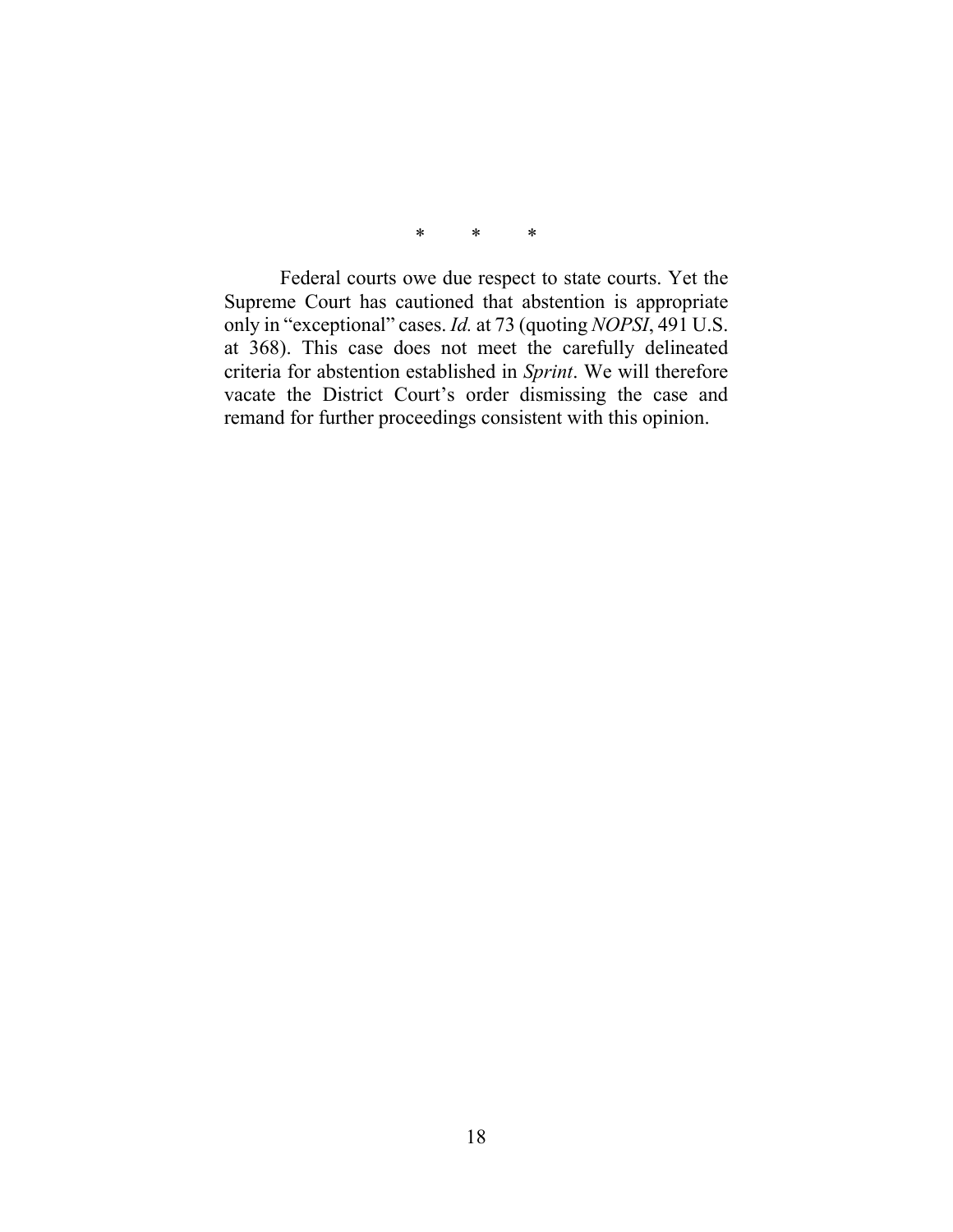*Smith & Wesson Brands Inc, et al. v. Attorney General New Jersey, et al.*, No. 21-2492

MATEY, *Circuit Judge*, concurring.

I join in holding that the District Court must wrestle with the perplexing facts of this case. I write separately to note that those facts present novel questions at the crossroads between the guarantees in the First and Second Amendments. For more than sixty years, New Jersey's Attorney General enjoyed the powers of the Consumer Fraud Act to protect the public from misleading advertising. New Jersey has also regulated firearms for more than three centuries. *E.g.*, An Act Against Wearing Swords 1686 N.J. Laws at 289–90; § 1, 1797 N.J. Laws at 179; § 2, 1799 N.J. Laws at 562; 2 Compiled Stats. of N.J. 1759 (1911); N.J. Stat. Ann. § 2A:151–41 (1966); *see also* Aaron Leaming & Jacob Spicer, The Grants, Concessions, and Original Constitutions of the Province of New Jersey 289 (1758). Those regulations have, for decades, included firearms-specific advertisement restrictions. N.J. Stat. Ann.  $§$  2C:39-15 (1990).<sup>1</sup>

<sup>&</sup>lt;sup>1</sup> "Any person who offers to sell a machine gun, semiautomatic rifle, or assault firearm by means of an advertisement published in a newspaper circulating within this State, which advertisement does not specify that the purchaser shall hold a valid license to purchase and possess a machine gun or assault firearm, or a valid firearms identification card to purchase and possess an automatic or semi-automatic rifle, is a disorderly person."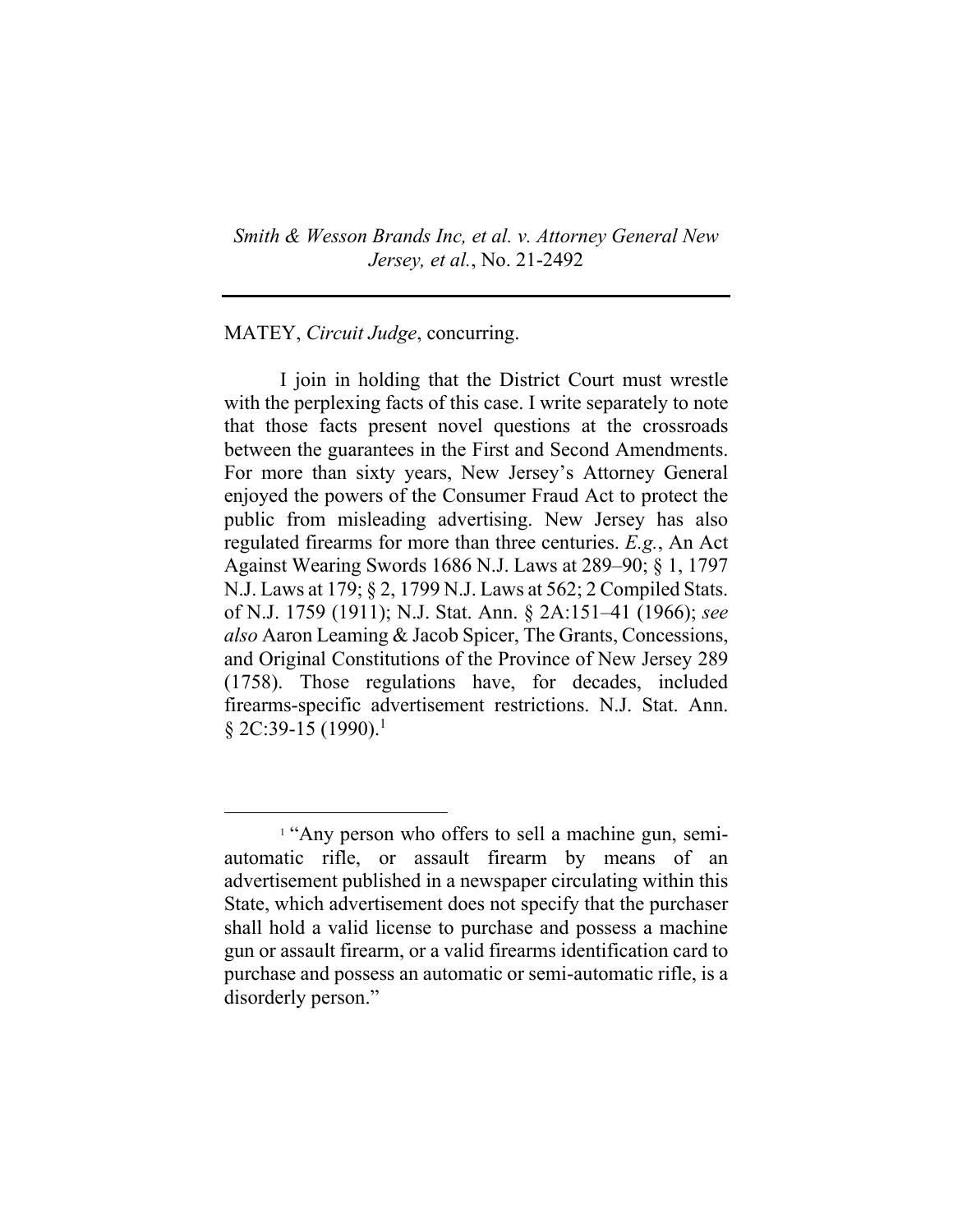Now, for the first time, the State seeks to apply the Consumer Fraud Act to supplement these specific restrictions, waving aside concerns about the protections of the First and Second Amendment rights of New Jersey residents in, as always, the name of "safety." It is a well-traveled road in the Garden State, where long-dormant regulatory powers suddenly spring forth to address circumstances that have not changed. *See Ass'n of New Jersey Rifle & Pistol Clubs Inc. v. Att'y Gen. New Jersey*, 974 F.3d 237, 258 (3d Cir. 2020) (Matey, J., dissenting) (discussing New Jersey's inconsistent restrictions on magazine capacity). Consider where this new highway will take us.<sup>2</sup> Future firearms instructors, fearing the arrival of subpoenas, might decide it is not worth advertising their services for "safety" training. Maybe range operators, sporting clubs, or hunting lodges, recalling some dusty pamphlet mentioning their attention to "safety" will weigh waiting for investigators against early retirement. And almost certainly, every shop-owner stocking firearms for "self-defense" or personal "safety" can begin planning for periodic advertising inspections from the Attorney General. Perhaps publishers will be punished too, with outdoor magazines thinking twice before

<sup>&</sup>lt;sup>2</sup> A journey aided by the capacious language of the Consumer Fraud Act definition of "advertisement" to include "the attempt directly or indirectly by publication, dissemination, solicitation, indorsement or circulation or in any other way to induce directly or indirectly any person to enter or not enter into any obligation or acquire any title or interest in any merchandise or to increase the consumption thereof . . . ." N.J. Stat. Ann. § 56:8-1(a).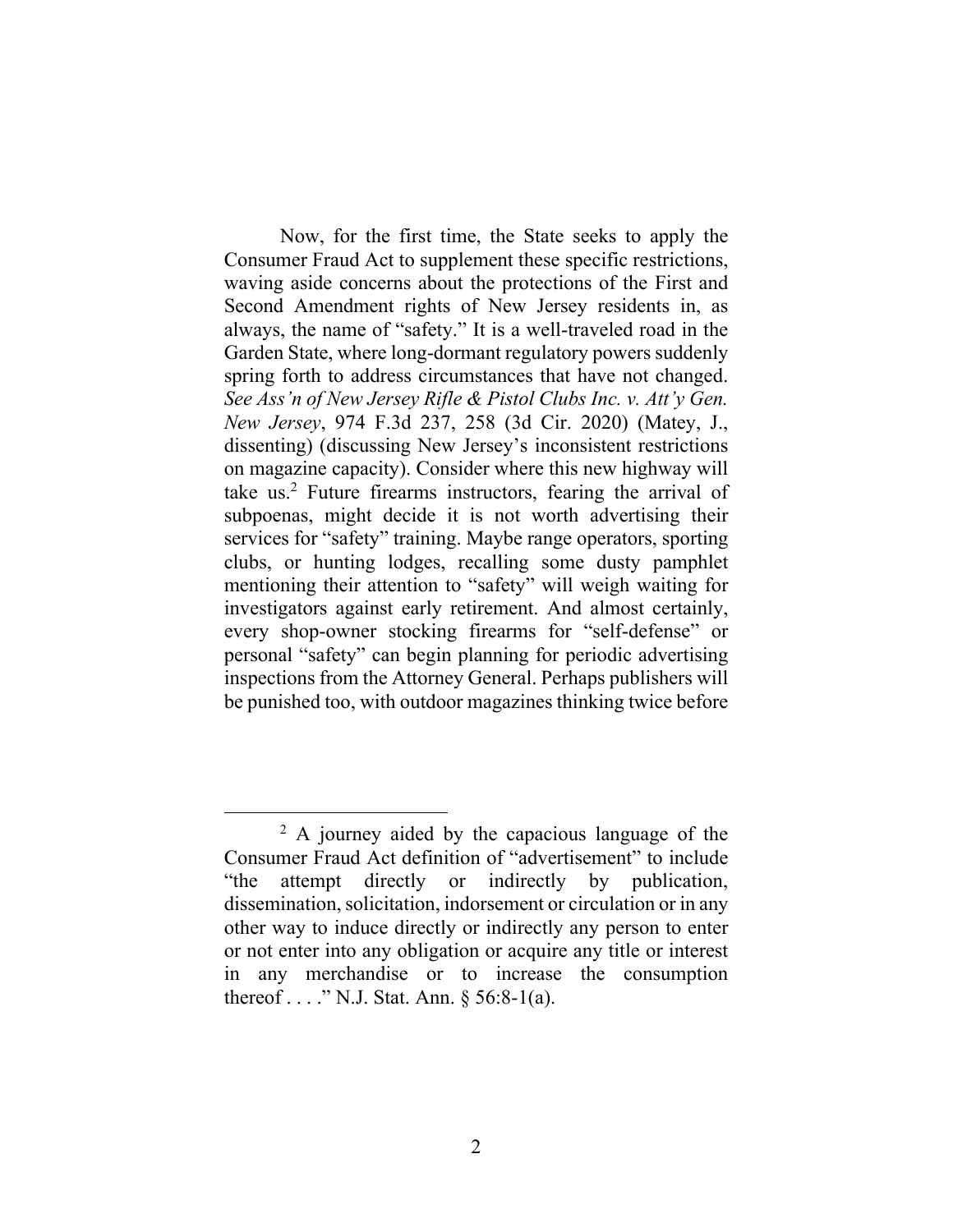speaking about the content of a product.<sup>3</sup> One might suspect that is the whole point.<sup>4</sup>

Pointed questions that are all appropriately considered by the District Court on remand. New Jersey is free to experiment with the enforcement of its laws. But the liberties reserved to the states by the Tenth Amendment do not negate

<sup>&</sup>lt;sup>3</sup> The Consumer Fraud Act shields publishers and broadcasters carrying the suspect advertisement only when "the owner, publisher, or operator has no knowledge of the intent, design or purpose of the advertiser." N.J. Stat. Ann. § 56:8-2. Small comfort.

<sup>&</sup>lt;sup>4</sup> A point illustrated by New Jersey's representation to this Court that Smith & Wesson advertised that "[a] specific firearm product is quote 'the most accurate and reliable.'" Unofficial Transcription of Oral Argument at 19:55 to 22:59, available at a state of  $\alpha$  at a state of  $\alpha$  at a state of  $\alpha$  at a state of  $\alpha$ 

http://www2.ca3.uscourts.gov/oralargument/audio/21- 2492Smith%26WessonBrandsetalv.Atty

GenStateofNJetal.mp3. Smith & Wesson never made that unqualified claim. The selectively quoted advertisement actually reads: "[p]recision built to be the most accurate and reliable firearms, M&P pistols are an experience you have to feel to believe." https://www.smithwesson.com/firearms/archive-performance-center-mp-9-proseries-0, [https://perma.cc/V5E5-X88E]. That seems more aspirational than factual, premised on "precision" manufacturing, not broad claims of safety. A far-more precise statement, it seems, than New Jersey's misleading argument. That less-than-forthcoming approach to litigation suggests that careful review of New Jersey's entire investigation is warranted.